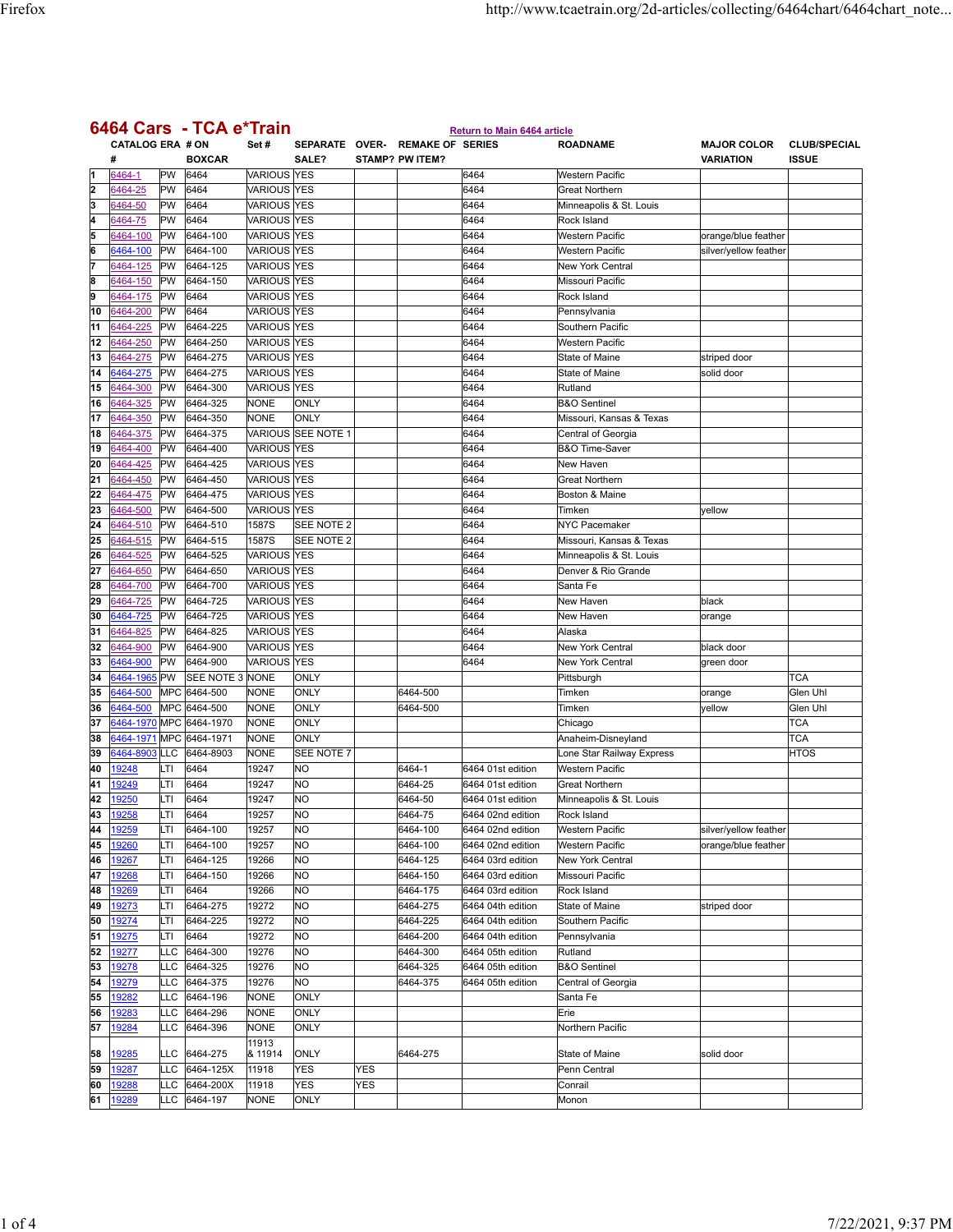| 62         | 19290                  | LLC        | 6464-297               | <b>NONE</b>          | <b>ONLY</b>                 |            |                        |                                        | Seaboard                                                 |                                     |              |
|------------|------------------------|------------|------------------------|----------------------|-----------------------------|------------|------------------------|----------------------------------------|----------------------------------------------------------|-------------------------------------|--------------|
| 63         | 19291                  | LLC        | 6464-397               | <b>NONE</b>          | ONLY                        |            |                        |                                        | <b>Great Northern</b>                                    |                                     |              |
| 64         | 19293                  | LLC        | 6464-350               | 19292                | <b>NO</b>                   |            | 6464-350               | 6464 06th edition                      | Missouri, Kansas & Texas                                 |                                     |              |
| 65         | 19294                  | LLC        | 6464-400               | 19292                | <b>NO</b>                   |            | 6464-400               | 6464 06th edition                      | <b>B&amp;O Time-Saver</b>                                |                                     |              |
| 66         | 19295                  | LLC        | 6464-425               | 19292                | <b>NO</b>                   |            | 6464-425               | 6464 06th edition                      | New Haven                                                |                                     |              |
| 67         | 19357                  | LLC        | 6464625                | NONE                 | SEE NOTE 9                  |            |                        | <b>ARCHIVE</b>                         | Norfolk & Western                                        |                                     |              |
| 68         | 19953                  | LLC<br>LLC | 6464-97                | <b>NONE</b><br>21952 | ONLY<br><b>NO</b>           |            |                        |                                        | Lionel Railroader Club                                   |                                     | LRRC         |
| 68a<br>69  | 26296<br>27284         | LLC        | 6464<br>6464           | 27283                | N <sub>O</sub>              |            | 6464-1                 | POSTWAR SCALE                          | <b>Lionel Service Station Limited</b><br>Western Pacific |                                     |              |
| 70         | 27285                  | LLC        | 6464                   | 27283                | <b>NO</b>                   |            | 6464-25                | POSTWAR SCALE                          | <b>Great Northern</b>                                    |                                     |              |
| 70a        | 7292                   | LLC        | 6464-525               | 27286                | <b>NO</b>                   |            | 6464-525               | POSTWAR SCALE                          | Minneapolis & St. Louis                                  |                                     | SEE NOTE 12  |
| 70b        | 27293                  | LLC        | 6464                   | 27286                | <b>NO</b>                   |            | 6464-175               | POSTWAR SCALE                          | Rock Island                                              |                                     |              |
|            |                        |            |                        |                      |                             |            |                        | 6464 Variation Boxca                   |                                                          |                                     |              |
|            | 71a <u>277</u> 11      | LLC        | 6464                   | 27710                | <b>NO</b>                   |            | 6464-175               | 2-Pack $#2$                            | Rock Island                                              | blue lettering                      |              |
|            |                        |            |                        |                      |                             |            |                        | 6464 Variation Boxcar                  |                                                          | solid yellow door<br>w/ circle logo |              |
|            | 71b 27712              | LLC        | 6464-150               | 27710                | <b>NO</b>                   |            | 6464-150               | 2-Pack # 2                             | Missouri Pacific                                         | close to door                       |              |
| 71с        | 27717                  | LLC        | 6464-50                | 31776                | <b>NO</b>                   |            | 6464-50                | <b>Convention Classics</b>             | Minneapolis & St. Louis                                  |                                     | See note 10. |
| 71d        | 27742                  | LLC        | 6464-425               | 38324                | <b>NO</b>                   |            | 6464-425               | <b>Convention Classics</b>             | New Haven                                                | black                               | See note 11. |
| 71e        | 27760                  | LLC        | 6464-500               | 38339                | <b>NO</b>                   |            | 6464-500               | <b>Convention Classics</b>             | Timken                                                   | yellow                              |              |
| 71f        | 27762                  | LLC        | 6464-510               | 38340                | <b>NO</b>                   |            | 6464-510               | <b>Convention Classics</b>             | <b>NYC Pacemaker</b>                                     |                                     |              |
| 71g        | 27763                  | LLC        | 6464-515               | 38340                | <b>NO</b>                   |            | 6464-515               | 6464 Variation Boxcar                  | Convention Classics Missouri, Kansas & Texas             |                                     |              |
|            | 71h 27777              | LLC        | 6464                   | 27776                | <b>NO</b>                   |            | 6464-200               | 2-Pack#3                               | Pennsylvania                                             |                                     |              |
|            |                        |            |                        |                      |                             |            |                        | 6464 Variation Boxcar                  |                                                          |                                     |              |
| 71i        | 27778<br>27780         | LLC<br>LLC | 6464-375<br>6464-735   | 27776<br>38349       | NO<br><b>NO</b>             |            | 6464-375               | 2-Pack#3<br><b>Convention Classics</b> | Central of Georgia                                       | orange                              | See note 14  |
| 71j<br>71k | 27791                  | LLC        | 6464                   | <b>NONE</b>          | <b>YES</b>                  |            | See Note 14<br>6464-50 | <b>ARCHIVE</b>                         | New Haven<br>Minneapolis & St. Louis                     |                                     |              |
| 711        | 27923                  | LLC        | 6464-125               | 38358                | <b>NO</b>                   |            | 6464-125               | Postwar Insprired                      | <b>New York Central</b>                                  |                                     |              |
| 71m        | 27948                  | LLC        | 6464-25                | <b>NONE</b>          | <b>YES</b>                  |            |                        |                                        | <b>Great Northern</b>                                    |                                     |              |
| 72         | 29200                  | LLC        | SEE NOTE 4             | <b>NONE</b>          | ONLY                        |            |                        |                                        | Lionel Railroader Club                                   |                                     | RRC          |
| 73         | 29202                  | LLC        | 6464-497               | <b>NONE</b>          | ONLY                        |            |                        |                                        | Santa Fe                                                 |                                     |              |
| 74         | 29203                  | LLC        | 6464-597               | <b>NONE</b>          | ONLY                        |            |                        |                                        | <b>Maine Central</b>                                     |                                     |              |
| 75         | 29206                  | LLC        | 6464-496               | <b>NONE</b>          | SEE NOTE 5                  |            |                        |                                        | Vapor Records                                            |                                     |              |
| 76         | 29210                  | LLC        | 6464-450               | 29209                | <b>NO</b>                   |            | 6464-450               | 6464 07th edition                      | <b>Great Northern</b>                                    |                                     |              |
| 77         | 29211<br>29212         | LLC<br>LLC | 6464-475<br>6464-500   | 29209<br>29209       | <b>NO</b><br>N <sub>O</sub> |            | 6464-475<br>6464-500   | 6464 07th edition                      | Boston & Maine                                           |                                     |              |
| 78<br>79   | 29213                  | LLC        | 6464-198               | <b>NONE</b>          | <b>ONLY</b>                 |            |                        | 6464 07th edition                      | Timken<br>Santa Fe                                       |                                     |              |
| 80         | 29214                  | LLC        | 6464-298               | <b>NONE</b>          | ONLY                        |            |                        |                                        | Southern                                                 |                                     |              |
| 81         | 29215                  | LLC        | 6464-398               | <b>NONE</b>          | <b>ONLY</b>                 |            |                        |                                        | Canadian Pacific                                         |                                     |              |
| 82         | 9218                   | LLC        | 6464-496               | NONE                 | SEE NOTE 5                  |            |                        |                                        | Vapor Records                                            |                                     |              |
| 83         | 29233                  | LLC        | 6464-598               | 21756                | <b>NO</b>                   | <b>YES</b> |                        |                                        | Conrail                                                  |                                     |              |
| 84         | 29234                  | LLC        | 6464-698               | 21756                | <b>NO</b>                   | <b>YES</b> |                        |                                        | Conrail                                                  |                                     |              |
| 85         | 29235                  | LLC        | 6464-510               | 29267                | <b>NO</b>                   |            | 6464-510               | 6464 08th edition                      | <b>NYC Pacemaker</b>                                     |                                     |              |
| 86         | 29236                  | LLC        | 6464-515               | 29267                | <b>NO</b>                   |            | 6464-515<br>6464-525   | 6464 08th edition                      | Missouri, Kansas & Texas                                 |                                     |              |
| 87<br>88   | 29237<br>29250         | LLC<br>LLC | 6464-525<br>6464-199   | 29267<br><b>NONE</b> | <b>NO</b><br><b>ONLY</b>    |            |                        | 6464 08th edition                      | Minneapolis & St. Louis<br>Lackawanna                    |                                     |              |
| 89         | 29251                  | LLC        | 6464-299               | <b>NONE</b>          | <b>ONLY</b>                 |            |                        |                                        | <b>Burlington Northern</b>                               |                                     |              |
| 90         | 29252                  | LLC        | 6464-399               | <b>NONE</b>          | <b>ONLY</b>                 |            |                        |                                        | Canadian Pacific Rail                                    |                                     |              |
| 91         | 29279                  | LLC        | 6464-28X               | 29281                | <b>NO</b>                   | <b>YES</b> |                        |                                        | Conrail                                                  |                                     |              |
| 92         | 29280                  | LLC        | 6464-31X               | 29281                | <b>NO</b>                   | <b>YES</b> |                        |                                        | Conrail                                                  |                                     |              |
| 93         | 29283                  | LLC        | 6464-900               | 29282                | <b>NO</b>                   |            | 6464-900               | <b>ARCHIVE</b>                         | New York Central                                         |                                     |              |
| 94         | 29284                  | LLC        | "0000"                 | 29282                | <b>NO</b>                   |            |                        | <b>ARCHIVE</b>                         | <b>Great Northern</b>                                    |                                     |              |
| 95         | 29285                  | LLC        | 6464                   | 29282                | <b>NO</b>                   |            |                        | <b>ARCHIVE</b>                         | Seaboard                                                 |                                     |              |
| 96<br>97   | 29287<br>29288         | LLC<br>LLC | 6464-29X<br>6464-32X   | 29286<br>29286       | <b>NO</b><br><b>NO</b>      | YES<br>YES |                        |                                        | Penn Central<br>Conrail                                  |                                     |              |
| 98         | 29290                  | LLC        | 6464-650               | 29289                | <b>NO</b>                   |            | 6464-650               | 6464 09th edition                      | Denver & Rio Grande                                      |                                     |              |
| 99         | 29291                  | LLC        | 6464-700               | 29289                | <b>NO</b>                   |            | 6464-700               | 6464 09th edition                      | Santa Fe                                                 |                                     |              |
| 100        | 29292                  | LLC        | 6464-725               | 29289                | <b>NO</b>                   |            | 6464-725               | 6464 09th edition                      | New Haven                                                | orange                              |              |
|            | 101 29293              | LLC        | 6464-425               | 21763                | <b>NO</b>                   |            | 6464-425               |                                        | New Haven                                                | black                               |              |
| 102        | 29298                  | LLC        | 6464-2000              | <b>NONE</b>          | <b>ONLY</b>                 |            |                        |                                        | Lionel Lines                                             |                                     |              |
|            | 104 39204              | LLC        | 6464-725               | 39203                | <b>NO</b>                   |            | 6464-725               | 6464 10th edition                      | New Haven                                                | black                               |              |
|            | 105 39205              | LLC        | 6464-825               | 39203                | <b>NO</b>                   |            | 6464-825               | 6464 10th edition                      | Alaska                                                   |                                     |              |
|            | 106 39206              | LLC        | 6464-900               | 39203                | <b>NO</b>                   |            | 6464-900               | 6464 10th edition                      | New York Central                                         |                                     |              |
|            | 107 39212<br>108 39213 | LLC<br>LLC | "0000000"<br>"0000000" | 39211<br>39211       | <b>NO</b><br><b>NO</b>      |            |                        | <b>ARCHIVE</b><br><b>ARCHIVE</b>       | Spokand, Portland & Seattle<br>Wabash                    |                                     |              |
|            | 109 39214              | LLC        | "0000"                 | 39211                | <b>NO</b>                   |            |                        | <b>ARCHIVE</b>                         | Kansas, Oklahoma & Gulf                                  |                                     |              |
|            |                        |            |                        |                      |                             |            |                        |                                        |                                                          |                                     |              |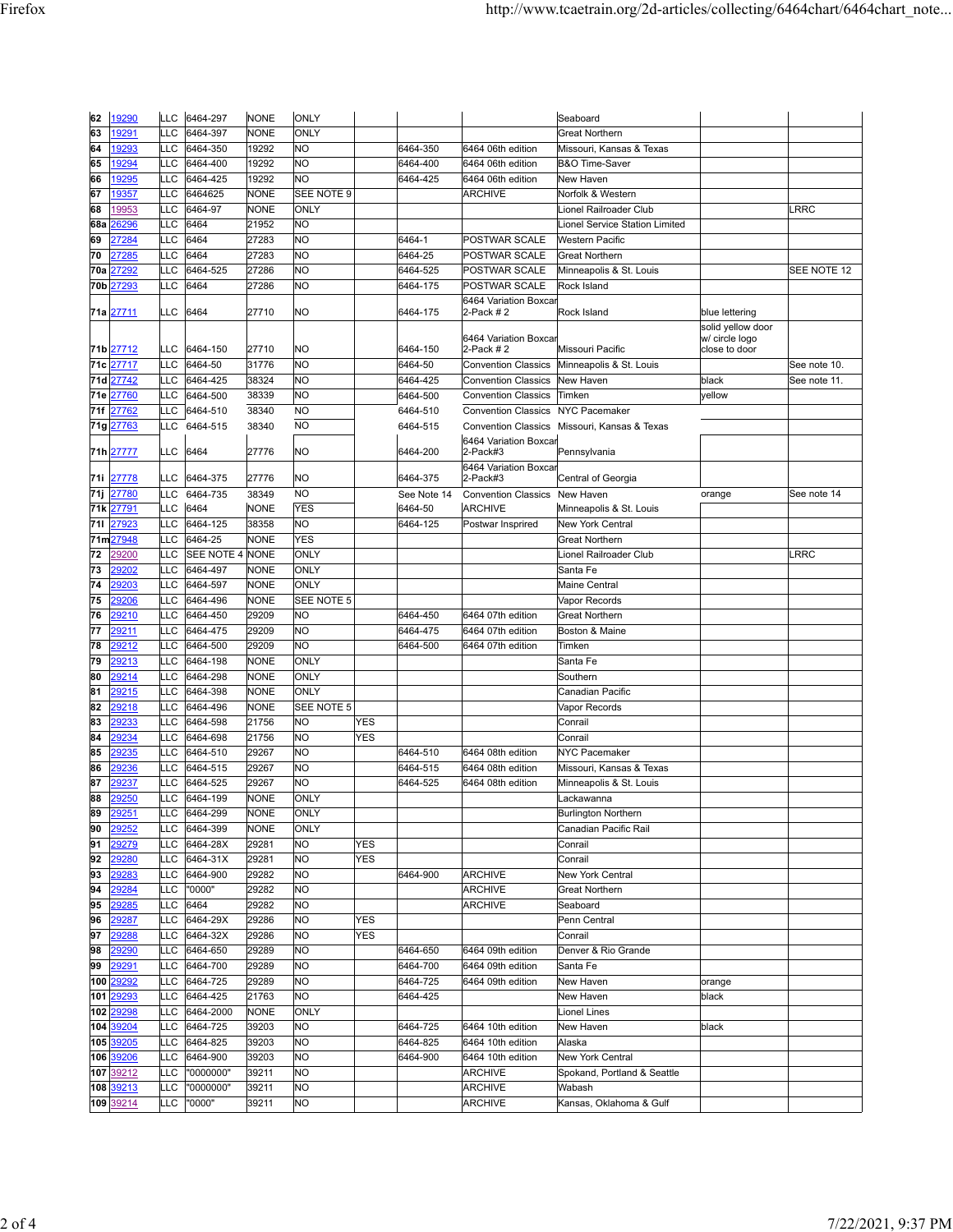|            | 110 39224      | <b>LLC</b> | 6464-550             | 39223                      | <b>NO</b>           |     |          | <b>ARCHIVE</b>                   | Monon                                                   |                                 |                           |
|------------|----------------|------------|----------------------|----------------------------|---------------------|-----|----------|----------------------------------|---------------------------------------------------------|---------------------------------|---------------------------|
| 111        | 39225          | <b>LLC</b> | 6464-575             | 39223                      | <b>NO</b>           |     |          | <b>ARCHIVE</b>                   | <b>Tidewater Southern</b>                               |                                 |                           |
| 112        | 39226          | LLC        | 6464-600             | 39223                      | NO                  |     |          | <b>ARCHIVE</b>                   | Southern Pacific                                        |                                 |                           |
| 113        | 39232          | LLC        | 6464-510             | 31700                      | <b>NO</b>           |     | 6464-510 |                                  | <b>NYC Pacemaker</b>                                    |                                 |                           |
| 114        | 39233          | LLC        | 6464-515             | 31700                      | NO                  |     | 6464-515 |                                  | Missouri, Kansas & Texas                                |                                 |                           |
| 115        | 39236          | LLC        | 6464-250             | <b>NONE</b>                | ONLY                |     | 6464-250 | <b>MAKE UP REISSUE</b>           | <b>Western Pacific</b>                                  |                                 |                           |
| 116        | 39243          | LLC        | 6464-625             | 39242                      | <b>NO</b>           |     |          | <b>ARCHIVE</b>                   | Soo Line                                                |                                 |                           |
| 117        | 39244          | LLC        | 6464                 | 39242                      | <b>NO</b>           |     |          | <b>ARCHIVE</b>                   | Denver                                                  |                                 |                           |
| 118        | 39245          | LLC        | 6464-775             | 39242                      | NO                  |     |          | <b>ARCHIVE</b>                   | Duluth, South, Shore & Atlantic                         |                                 |                           |
| 119        | 39254          | LLC        | 6464-725             | 39253                      | <b>NO</b>           |     |          | <b>ARCHIVE</b>                   | Detroit & Mackinac                                      |                                 |                           |
| 120        | 39255          | LLC        | 6464-000             | 39253                      | NO                  |     |          | <b>ARCHIVE</b>                   | Norfolk Southern                                        |                                 |                           |
| 121        | 39256          | LLC        | 6464-000             | 39253                      | <b>NO</b>           |     |          | <b>ARCHIVE</b>                   | Louisville & Nashville                                  |                                 |                           |
| 122        | 39257          | LLC        | 6464-100             | <b>NONE</b>                | <b>ONLY</b>         |     |          | BOY'S SET ADD ON Western Pacific |                                                         |                                 |                           |
| 123        | 39260          | LLC        | 6464-725             | 31721                      | NΟ<br><b>NO</b>     |     | 6464-725 | POSTWAR CELEBR New Haven         |                                                         | Orange                          |                           |
| 124<br>125 | 39263<br>39268 | LLC<br>LLC | 6464-525<br>6464-475 | 31727                      | <b>NO</b>           |     | 6464-525 |                                  | POSTWAR CELEBR Minneapolis & St. Louis<br>Maine Central |                                 |                           |
| 126        | 39269          | LLC        | 6464-700             | 39267<br>39267             | NO                  |     |          | <b>ARCHIVE</b><br><b>ARCHIVE</b> | Pacific Fruit Express (UP & SP)                         |                                 |                           |
| 127        | 39270          | LLC        | 6464                 | 39267                      | <b>NO</b>           |     |          | <b>ARCHIVE</b>                   | <b>Burlington Route</b>                                 |                                 |                           |
| 128        | 39271          | LLC        | 6464-275             | 31740                      | <b>NO</b>           |     |          | POSTWAR CELEBR                   | <b>State of Maine</b>                                   | striped door                    |                           |
| 129        | 39274          | LLC        | 6464                 | 39273                      | <b>NO</b>           |     |          | <b>ARCHIVE</b>                   | Northern Pacific                                        |                                 |                           |
| 130        | 39275          | LLC        | 6464                 | 39273                      | <b>NO</b>           |     |          | <b>ARCHIVE</b>                   | U.S. Air Force                                          |                                 |                           |
|            | 131 39276      | LLC        | 6464                 | 39273                      | NO                  |     |          | <b>ARCHIVE</b>                   | Lily-Tulip                                              |                                 |                           |
|            |                |            |                      |                            |                     |     |          | 6464 VARIATION                   |                                                         |                                 |                           |
|            |                |            |                      |                            |                     |     |          | <b>BOXCAR</b>                    |                                                         |                                 |                           |
|            | 132 39300      | LLC        | 6464                 | 39290                      | ΝO                  |     | 6464-1   | 2-PACK #1                        | <b>Western Pacific</b>                                  | red lettering                   |                           |
|            |                |            |                      |                            |                     |     |          | 6464 VARIATION<br><b>BOXCAR</b>  |                                                         | solid shield/                   |                           |
|            | 133 39301      | LLC        | 6464-300             | 39290                      | NO                  |     | 6464-300 | 2-PACK #1                        | Rutland                                                 | yellow door                     |                           |
|            | 133:39343      | LLC        | 6464-950             | <b>NONE</b>                | <b>ONLY</b>         |     |          |                                  | Jersey Central                                          |                                 | SEE NOTE 13               |
|            | 133b39353      | LLC        | 6464-700             | <b>NONE</b>                | ONLY                |     | 6464-700 |                                  | Santa Fe                                                |                                 | <b>LRRC</b>               |
| 134        | 52009          | LTI        | 6464-1993            | <b>NONE</b>                | ONLY                |     |          |                                  | Western Pacific                                         |                                 | <b>TTOS</b>               |
| 135        | 52051          | LTI        | 6464-095             | <b>NONE</b>                | ONLY                |     |          |                                  | <b>B&amp;O</b> Sentinel                                 |                                 | <b>TCA</b>                |
| 136        | 52057          | LTI        | 6464-1995            | <b>NONE</b>                | ONLY                |     |          |                                  | Western Pacific                                         |                                 | <b>TTOS</b>               |
| 137        | 52058          | LTI        | 6464-1895            | <b>NONE</b>                | ONLY                |     |          |                                  | Santa Fe                                                |                                 | <b>TTOS</b>               |
| 138        | 52063          | LTI        | 6464-125             | <b>NONE</b>                | ONLY                | YES | 6464-125 |                                  | <b>NYC Pacemaker</b><br>Missouri Pacific                |                                 | <b>TCA</b>                |
| 139<br>140 | 52064<br>52081 | LTI<br>LLC | 6464-150<br>6464-555 | <b>NONE</b><br><b>NONE</b> | ONLY<br><b>ONLY</b> | YES | 6464-150 |                                  | Chicago & North Western                                 |                                 | <b>TCA</b><br><b>CLRC</b> |
| 141        | 52086          | LTI        | 6464-1972            | <b>NONE</b>                | ONLY                |     |          |                                  | Pacific Great Eastern                                   |                                 | <b>TTOS</b>               |
| 142        | 52087          | LTI        | 6464-1996            | <b>NONE</b>                | ONLY                |     |          |                                  | New Mexico Central                                      |                                 | <b>TTOS</b>               |
| 143        | 52093          | LTI        | 6464-696             | <b>NONE</b>                | ONLY                |     |          |                                  | <b>Lonestar Division</b>                                |                                 | <b>TCA</b>                |
| 144        | 52516          | LLC        | 6464-5909            | <b>NONE</b>                | ONLY                |     |          |                                  | <b>Midwest Division</b>                                 |                                 | <b>TCA</b>                |
| 145        | 52548          | LLC        | 6464-2009            | <b>NONE</b>                | ONLY                |     |          |                                  | The Railroad Museum of Long Island                      |                                 | <b>RMLI</b>               |
| 146        | 6464-8903      | LLC        | 6464-8903            | <b>NONE</b>                | SEE NOTE 7          |     |          |                                  | Lone Star Railway Express                               |                                 | <b>HTOS</b>               |
| 147        | 82739          | LLC        | 6464-125             | <b>NONE</b>                | ONLY                |     | 6464-125 |                                  | Toymaker Freight Service                                |                                 |                           |
| 148        | 19-2002        | LLC        | 6464-2002            | <b>NONE</b>                | SEE NOTE 6          |     |          |                                  | Joshua Cowen/Richard Maddox                             |                                 | LCCA                      |
| 149        | <b>CARD</b>    | LLC        | 6464-496             | N/A                        | SEE NOTE 8          |     |          |                                  | Vapor Records                                           |                                 | Vapor Records             |
|            | 150 81033      | <b>LLC</b> | 76189                | 81021                      | <b>NO</b>           |     | 6464-475 | SEE NOTE 15                      | Boston & Maine                                          |                                 |                           |
|            | 151 1901210    | LLC        | 6464-USA             | <b>NONE</b>                | ONLY                |     |          |                                  | U.S. Army                                               |                                 | <b>METCA</b>              |
|            | 152 1901460    | LLC        | 6464-200             | <b>NONE</b>                | ONLY                |     | 6464-200 |                                  | Pennsylvania                                            |                                 | <b>TCA</b>                |
|            | 153 1901230    | LLC        | 6464-1951            | <b>NONE</b>                | ONLY                |     |          |                                  | <b>SS United States</b>                                 |                                 | <b>METCA</b>              |
|            | 155 2001210    | LLC        | 6464-275             | <b>NONE</b>                | <b>ONLY</b>         |     | 6464-275 |                                  | State of Maine                                          | striped door                    | <b>METCA</b>              |
|            | 156 2101120    | LLC        | 1954                 | <b>NONE</b>                | ONLY                |     | 6464-100 |                                  | Western Pacific                                         |                                 | <b>TCA</b>                |
|            | 157 2101130    | LLC        | 6464-100             | <b>NONE</b>                | ONLY                |     | 6464-100 |                                  | Western Pacific                                         | reverse blue/orange<br>feather  | <b>TCA</b>                |
|            |                |            |                      |                            |                     |     |          |                                  |                                                         | original catalog                |                           |
|            | 158 2101400    | LLC        | 6464-100             | NONE                       | ONLY                |     | 6464-100 |                                  | Western Pacific                                         | image                           | <b>TCA</b>                |
|            | 159 2101380    | LLC        | 6464-825             | <b>NONE</b>                | <b>ONLY</b>         |     | 6464-825 |                                  | Alaska                                                  | reverse yellow/blue             | <b>METCA</b>              |
|            | 160 2101120    | LLC        | 1954                 | <b>NONE</b>                | <b>ONLY</b>         |     | 6464-100 |                                  | Western Pacific                                         |                                 | <b>TCA</b>                |
|            | 161 2101130    | LLC        | 6464-100             | NONE                       | ONLY                |     | 6464-100 |                                  | Western Pacific                                         | reverse blue/<br>orange feather | TCA                       |
|            | 162 2101381    | <b>LLC</b> | 6464-825             | <b>NONE</b>                | ONLY                |     | 6464-825 |                                  | Alaska                                                  | yellow roof,<br>ends and doors  | <b>METCA</b>              |
|            | 163 2101400    | LLC        | 6464-100             | <b>NONE</b>                | ONLY                |     | 6464-100 | AS CATALOGED                     | Western Pacific                                         |                                 | <b>TCA</b>                |
|            | 164 2101480    | LLC        | 6464-325             | <b>NONE</b>                | ONLY                |     | 6464-325 | AS CATALOGED                     | <b>B&amp;O</b> Sentinel                                 |                                 | <b>TCA</b>                |
|            | 165 2101570    | LLC        | 6464-225             | <b>NONE</b>                | ONLY                |     | 6464-225 | AS CATALOGED                     | Southern Pacific                                        |                                 | <b>TCA</b>                |
|            |                |            |                      |                            |                     |     |          |                                  |                                                         |                                 |                           |
|            |                |            |                      |                            |                     |     |          |                                  |                                                         |                                 |                           |
|            |                |            |                      |                            |                     |     |          |                                  |                                                         |                                 |                           |